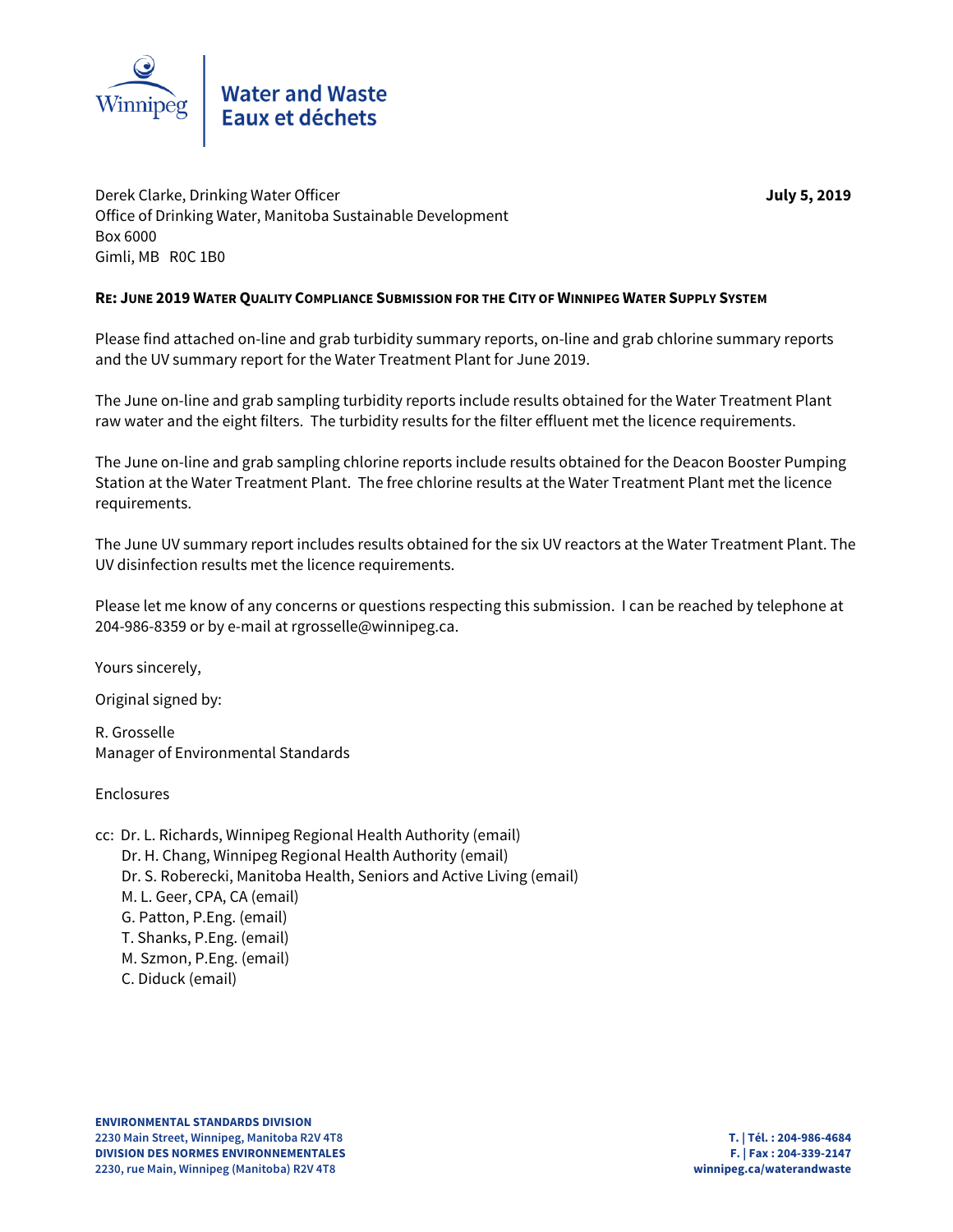

# **CITY OF WINNIPEG**

WATER AND WASTE DEPARTMENT

 Water System Code: **252.00** Licence Number: **PWS-09-412-01**

# WATER SERVICES WATER TREATMENT PLANT TURBIDITY ON-LINE MONITORING REPORT

|                                                                                                  | June 2019 Turbidity (NTU) |           |              |              |           |          |              |           |              |          |              |          |              |          |              |          |              |  |
|--------------------------------------------------------------------------------------------------|---------------------------|-----------|--------------|--------------|-----------|----------|--------------|-----------|--------------|----------|--------------|----------|--------------|----------|--------------|----------|--------------|--|
|                                                                                                  | Raw                       | Filter #1 |              |              | Filter #2 |          | Filter #3    |           | Filter #4    |          | Filter #5    |          | Filter #6    |          | Filter #7    |          | Filter #8    |  |
| Date                                                                                             | Avg                       | Avg       | Max          | Avg          | Max       | Avg      | Max          | Avg       | Max          | Avg      | Max          | Avg      | Max          | Avg      | Max          | Avg      | Max          |  |
| 1/06/2019                                                                                        | 1.00                      | 0.07      | 0.14         | 0.05         | 0.11      | 0.09     | 0.23         | 0.05      | 0.16         | 0.01     | 0.06         | 0.01     | 0.08         | 0.02     | 0.10         | 0.04     | 0.13         |  |
| 2/06/2019                                                                                        | 0.98                      | 0.08      | 0.14         | 0.04         | 0.11      | 0.12     | 0.23         | <b>OL</b> | <b>OL</b>    | 0.01     | 0.05         | 0.01     | 0.07         | 0.02     | 0.07         | 0.05     | 0.10         |  |
| 3/06/2019                                                                                        | 0.95                      | 0.08      | 0.13         | 0.04         | 0.10      | 0.13     | 0.24         | 0.01      | 0.12         | 0.01     | 0.05         | 0.01     | 0.07         | 0.02     | 0.08         | 0.05     | 0.11         |  |
| 4/06/2019                                                                                        | 1.04                      | 0.07      | 0.13         | 0.04         | 0.09      | 0.13     | 0.20         | 0.05      | 0.09         | 0.02     | 0.04         | 0.01     | 0.06         | 0.02     | 0.07         | 0.04     | 0.11         |  |
| 5/06/2019                                                                                        | 1.13                      | 0.07      | 0.13         | 0.04         | 0.10      | 0.10     | 0.13         | 0.06      | 0.11         | 0.02     | 0.05         | 0.01     | 0.05         | 0.01     | 0.07         | 0.04     | 0.06         |  |
| 6/06/2019                                                                                        | 1.25                      | 0.07      | 0.12         | 0.04         | 0.09      | 0.10     | 0.17         | 0.05      | 0.11         | 0.02     | 0.05         | 0.00     | 0.05         | 0.02     | 0.04         | 0.05     | 0.10         |  |
| 7/06/2019                                                                                        | 1.37                      | 0.07      | 0.12         | 0.04         | 0.06      | 0.10     | 0.18         | 0.06      | 0.12         | 0.02     | 0.06         | 0.01     | 0.04         | 0.02     | 0.08         | 0.05     | 0.11         |  |
| 8/06/2019                                                                                        | 1.61                      | 0.08      | 0.10         | 0.05         | 0.10      | 0.11     | 0.19         | 0.06      | 0.13         | 0.02     | 0.04         | 0.01     | 0.06         | 0.03     | 0.08         | 0.05     | 0.12         |  |
| 9/06/2019                                                                                        | 1.80                      | 0.07      | 0.13         | 0.05         | 0.10      | 0.10     | 0.13         | 0.08      | 0.09         | 0.03     | 0.06         | 0.01     | 0.07         | 0.02     | 0.08         | 0.05     | 0.13         |  |
| 10/06/2019                                                                                       | 2.07                      | 0.07      | 0.14         | 0.04         | 0.20      | 0.13     | 0.18         | 0.08      | 0.15         | 0.03     | 0.07         | 0.01     | 0.08         | 0.03     | 0.05         | 0.06     | 0.09         |  |
| 11/06/2019                                                                                       | 2.41                      | 0.07      | 0.09         | 0.04         | 0.19      | 0.09     | 0.23         | 0.07      | 0.19         | 0.03     | 0.09         | 0.02     | 0.04         | 0.04     | 0.10         | 0.06     | 0.14         |  |
| 12/06/2019                                                                                       | 2.67                      | 0.07      | 0.15         | 0.04         | 0.17      | 0.06     | 0.20         | 0.06      | 0.24         | 0.03     | 0.23         | 0.01     | 0.09         | 0.04     | 0.17         | 0.04     | 0.27         |  |
| 13/06/2019                                                                                       | 2.66                      | 0.06      | 0.15         | 0.04         | 0.15      | 0.11     | 0.15         | 0.11      | 0.20         | 0.03     | 0.09         | 0.01     | 0.11         | 0.03     | 0.13         | 0.05     | 0.08         |  |
| 14/06/2019                                                                                       | 1.91                      | 0.07      | 0.16         | 0.04         | 0.12      | 0.09     | 0.21         | 0.06      | 0.17         | 0.03     | 0.11         | 0.01     | 0.08         | 0.03     | 0.07         | 0.06     | 0.17         |  |
| 15/06/2019                                                                                       | 0.99                      | 0.08      | 0.11         | 0.04         | 0.20      | 0.10     | 0.20         | 0.06      | 0.16         | 0.03     | 0.28         | 0.02     | 0.09         | 0.04     | 0.13         | 0.05     | 0.15         |  |
| 16/06/2019                                                                                       | 1.10                      | 0.08      | 0.15         | 0.04         | 0.07      | 0.10     | 0.21         | 0.05      | 0.17         | 0.04     | 0.11         | 0.02     | 0.11         | 0.04     | 0.14         | 0.05     | 0.17         |  |
| 17/06/2019                                                                                       | 1.18                      | 0.03      | 0.15         | 0.03         | 0.12      | 0.07     | 0.20         | 0.04      | 0.20         | 0.02     | 0.16         | 0.01     | 0.16         | 0.01     | 0.14         | 0.03     | 0.16         |  |
| 18/06/2019                                                                                       | 1.08                      | 0.06      | 0.14         | 0.04         | 0.11      | 0.09     | 0.21         | 0.05      | 0.16         | 0.04     | 0.13         | 0.01     | 0.03         | 0.04     | 0.10         | 0.05     | 0.14         |  |
| 19/06/2019                                                                                       | 1.07                      | 0.07      | 0.10         | 0.03         | 0.06      | 0.09     | 0.20         | 0.05      | 0.15         | 0.03     | 0.10         | 0.01     | 0.09         | 0.03     | 0.12         | 0.04     | 0.13         |  |
| 20/06/2019                                                                                       | 1.16                      | 0.06      | 0.14         | 0.05         | 0.10      | 0.09     | 0.18         | 0.06      | 0.09         | 0.03     | 0.10         | 0.01     | 0.08         | 0.03     | 0.12         | 0.04     | 0.13         |  |
| 21/06/2019                                                                                       | 1.35                      | 0.05      | 0.14         | 0.04         | 0.10      | 0.12     | 0.20         | 0.06      | 0.15         | 0.03     | 0.10         | 0.01     | 0.09         | 0.03     | 0.12         | 0.04     | 0.07         |  |
| 22/06/2019                                                                                       | 1.85                      | 0.05      | 0.14         | 0.03         | 0.13      | 0.11     | 0.21         | 0.06      | 0.17         | 0.04     | 0.07         | 0.02     | 0.11         | 0.03     | 0.06         | 0.06     | 0.16         |  |
| 23/06/2019                                                                                       | 1.81                      | 0.07      | 0.12         | 0.04         | 0.09      | 0.10     | 0.18         | 0.02      | 0.07         | 0.04     | 0.11         | 0.02     | 0.11         | 0.05     | 0.13         | 0.05     | 0.16         |  |
| 24/06/2019                                                                                       | 2.98                      | 0.06      | 0.09         | 0.04         | 0.10      | 0.10     | 0.21         | <b>OL</b> | <b>OL</b>    | 0.04     | 0.10         | 0.03     | 0.06         | 0.05     | 0.11         | 0.06     | 0.13         |  |
| 25/06/2019                                                                                       | 3.18                      | 0.07      | 0.24         | 0.05         | 0.09      | 0.10     | 0.22         | 0.03      | 0.15         | 0.04     | 0.10         | 0.03     | 0.06         | 0.06     | 0.09         | 0.05     | 0.16         |  |
| 26/06/2019                                                                                       | 2.27                      | 0.07      | 0.13         | 0.04         | 0.12      | 0.13     | 0.17         | 0.06      | 0.17         | 0.04     | 0.11         | 0.04     | 0.18         | 0.04     | 0.17         | 0.05     | 0.09         |  |
| 27/06/2019                                                                                       | 1.43                      | 0.05      | 0.14         | 0.04         | 0.12      | 0.07     | 0.23         | 0.06      | 0.11         | 0.03     | 0.10         | 0.04     | 0.14         | 0.04     | 0.13         | 0.08     | 0.18         |  |
| 28/06/2019                                                                                       | 0.78                      | 0.05      | 0.13         | 0.04         | 0.11      | 0.02     | 0.11         | 0.05      | 0.14         | 0.03     | 0.07         | 0.05     | 0.14         | 0.05     | 0.08         | 0.06     | 0.16         |  |
| 29/06/2019                                                                                       | 0.94                      | 0.05      | 0.13         | 0.04         | 0.12      | 0.02     | 0.10         | 0.04      | 0.12         | 0.03     | 0.10         | 0.05     | 0.08         | 0.06     | 0.14         | 0.06     | 0.16         |  |
| 30/06/2019                                                                                       | 0.90                      | 0.04      | 0.11         | 0.05         | 0.07      | 0.02     | 0.10         | 0.05      | 0.14         | 0.03     | 0.12         | 0.06     | 0.14         | 0.06     | 0.15         | 0.05     | 0.15         |  |
| Total Number of Measurements Taken, A:                                                           |                           |           | 10857        |              | 12361     |          | 13874        |           | 11127        |          | 13072        |          | 12547        |          | 13651        |          | 14601        |  |
| Turbidity Standard for Monitoring Location (NTU):<br>Number of Measurements Meeting Standard, B: |                           |           | 0.3<br>10857 | 0.3<br>12361 |           |          | 0.3<br>13874 |           | 0.3<br>11127 |          | 0.3<br>13072 |          | 0.3<br>12547 |          | 0.3<br>13651 |          | 0.3<br>14601 |  |
| Compliance with Turbidity Standard, C = B/A X 100%:<br>OL - Off Line                             |                           | 100.000%  |              | 100.000%     |           | 100.000% |              | 100.000%  |              | 100.000% |              | 100.000% |              | 100.000% |              | 100.000% |              |  |

File Path: N:\Water Treatment Branch\Administration\Reports\Regulatory Submissions\Turbidity\2019\06-June

Submitted By (Print): D.Merredew **Disk and Submitted By D.Merredew Criginal signed by D.Merredew**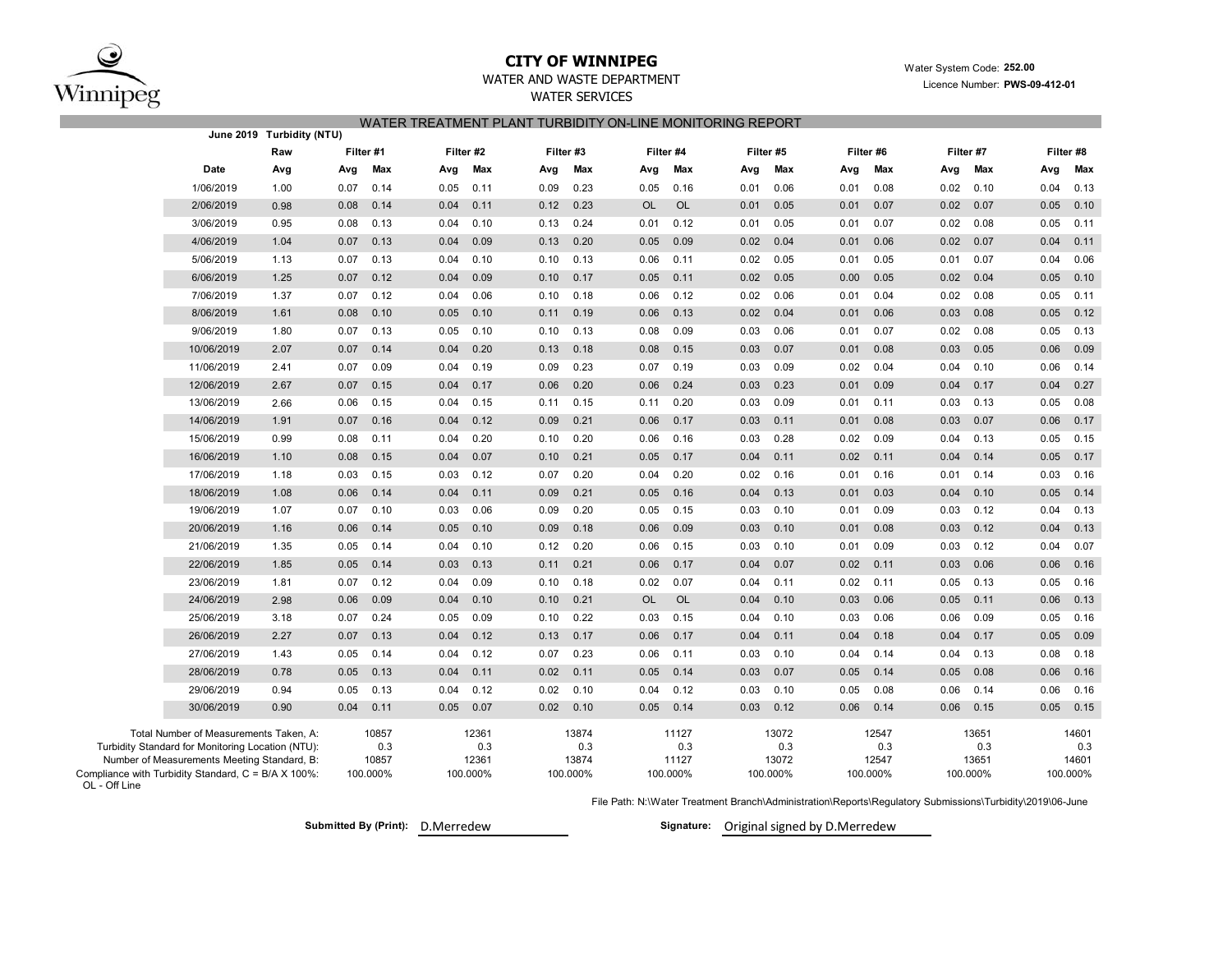

## CITY OF WINNIPEG WATER AND WASTE DEPARTMENTENVIRONMENTAL STANDARDS DIVISION

#### **WATER TREATMENT PLANT TURBIDITY GRAB MONITORING REPORT**

| Water System Code: 252.00                                | <b>Turbidity (NTU)</b> |                  |           |           |           |                     |           |           |           |          |           |                 |           |           |                 |           |                 |           |
|----------------------------------------------------------|------------------------|------------------|-----------|-----------|-----------|---------------------|-----------|-----------|-----------|----------|-----------|-----------------|-----------|-----------|-----------------|-----------|-----------------|-----------|
| Licence No. PWS-09-412-01                                |                        |                  |           |           |           |                     |           |           |           |          |           |                 |           |           |                 |           |                 |           |
| <b>Date</b>                                              |                        | <b>Raw Water</b> |           | Filter 1  |           | Filter <sub>2</sub> |           | Filter 3  |           | Filter 4 |           | <b>Filter 5</b> | Filter 6  |           | <b>Filter 7</b> |           | <b>Filter 8</b> |           |
|                                                          | Grab                   | Analyser         | Grab      | Analyser  | Grab      | Analyser            | Grab      | Analyser  | Grab      | Analyser | Grab      | Analyser        | Grab      | Analyser  | Grab            | Analyser  | Grab            | Analyser  |
| 01-Jun-2019                                              | <b>NA</b>              | <b>NA</b>        | <b>NA</b> | ΝA        | <b>NA</b> | <b>NA</b>           | <b>NA</b> | NA        | <b>NA</b> | NA       | <b>NA</b> | NA              | <b>NA</b> | <b>NA</b> | <b>NA</b>       | <b>NA</b> | <b>NA</b>       | <b>NA</b> |
| 02-Jun-2019                                              | <b>NA</b>              | NA               | <b>NA</b> | <b>NA</b> | <b>NA</b> | <b>NA</b>           | <b>NA</b> | NA        | <b>NA</b> | NA       | NA        | NA              | NA        | <b>NA</b> | <b>NA</b>       | <b>NA</b> | <b>NA</b>       | NA        |
| 03-Jun-2019                                              | 0.64                   | 0.86             | 0.11      | 0.09      | 0.09      | 0.06                | 0.10      | 0.16      | OL        | OL       | 0.10      | 0.02            | 0.12      | 0.03      | 0.14            | 0.06      | OL              | OL        |
| 04-Jun-2019                                              | 0.86                   | 0.94             | 0.13      | 0.09      | 0.09      | 0.06                | 0.08      | 0.19      | 0.16      | 0.09     | 0.12      | 0.02            | OL        | OL        | 0.08            | < 0.02    | 0.10            | 0.04      |
| 05-Jun-2019                                              | 0.87                   | 1.13             | OL        | OL        | 0.12      | 0.05                | 0.10      | 0.10      | 0.10      | 0.06     | 0.13      | 0.03            | 0.07      | < 0.02    | 0.09            | < 0.02    | 0.08            | 0.04      |
| 06-Jun-2019                                              | 0.86                   | 1.33             | 0.08      | 0.08      | 0.07      | 0.04                | 0.10      | 0.12      | 0.12      | 0.09     | OL        | OL              | 0.11      | < 0.02    | 0.12            | < 0.02    | 0.09            | 0.04      |
| 07-Jun-2019                                              | 0.93                   | 1.34             | 0.08      | 0.09      | 0.08      | 0.05                | OL        | OL        | 0.07      | 0.06     | 0.07      | 0.02            | 0.09      | < 0.02    | 0.12            | 0.02      | 0.11            | 0.06      |
| 08-Jun-2019                                              | <b>NA</b>              | <b>NA</b>        | <b>NA</b> | <b>NA</b> | <b>NA</b> | <b>NA</b>           | <b>NA</b> | <b>NA</b> | <b>NA</b> | NA       | <b>NA</b> | <b>NA</b>       | <b>NA</b> | <b>NA</b> | <b>NA</b>       | <b>NA</b> | <b>NA</b>       | <b>NA</b> |
| 09-Jun-2019                                              | <b>NA</b>              | <b>NA</b>        | <b>NA</b> | <b>NA</b> | <b>NA</b> | <b>NA</b>           | <b>NA</b> | <b>NA</b> | <b>NA</b> | NA       | <b>NA</b> | <b>NA</b>       | NA        | <b>NA</b> | <b>NA</b>       | <b>NA</b> | <b>NA</b>       | NA        |
| 10-Jun-2019                                              | 0.79                   | 1.90             | OL        | OL        | 0.08      | 0.05                | 0.10      | 0.13      | 0.10      | 0.09     | 0.12      | 0.05            | 0.10      | < 0.02    | 0.11            | 0.02      | 0.10            | 0.05      |
| 11-Jun-2019                                              | 0.69                   | 2.32             | 0.09      | 0.09      | 0.09      | 0.06                | 0.19      | 0.19      | 0.09      | 0.06     | 0.11      | 0.04            | 0.12      | 0.03      | 0.12            | 0.03      | OL              | OL        |
| 12-Jun-2019                                              | 0.74                   | 2.80             | 0.11      | 0.08      | 0.08      | 0.04                | 0.08      | 0.09      | 0.08      | 0.08     | 0.08      | 0.03            | 0.12      | 0.02      | OL              | OL        | OL              | OL        |
| 13-Jun-2019                                              | 0.76                   | 2.62             | OL        | OL        | OL        | OL                  | 0.13      | 0.13      | 0.12      | 0.12     | 0.13      | 0.05            | 0.11      | 0.02      | 0.12            | 0.03      | 0.13            | 0.06      |
| 14-Jun-2019                                              | 0.82                   | 0.92             | 0.09      | 0.09      | 0.09      | 0.05                | 0.16      | 0.14      | 0.15      | 0.12     | OL        | <b>OL</b>       | 0.11      | 0.02      | 0.12            | 0.03      | 0.13            | 0.06      |
| 15-Jun-2019                                              | <b>NA</b>              | NA               | <b>NA</b> | <b>NA</b> | <b>NA</b> | <b>NA</b>           | <b>NA</b> | <b>NA</b> | <b>NA</b> | NA       | NA        | <b>NA</b>       | <b>NA</b> | <b>NA</b> | <b>NA</b>       | <b>NA</b> | <b>NA</b>       | <b>NA</b> |
| 16-Jun-2019                                              | <b>NA</b>              | <b>NA</b>        | <b>NA</b> | <b>NA</b> | <b>NA</b> | <b>NA</b>           | <b>NA</b> | <b>NA</b> | <b>NA</b> | NA       | <b>NA</b> | <b>NA</b>       | NA        | <b>NA</b> | <b>NA</b>       | <b>NA</b> | <b>NA</b>       | <b>NA</b> |
| 17-Jun-2019                                              | OL                     | OL               | OL        | OL        | OL        | OL                  | OL        | OL        | OL        | OL       | <b>OL</b> | OL              | OL        | OL        | OL              | OL        | OL              | OL        |
| 18-Jun-2019                                              | 0.83                   | 1.05             | 0.09      | 0.08      | OL        | OL                  | 0.16      | 0.16      | OL        | OL       | 0.11      | 0.06            | 0.12      | < 0.02    | 0.11            | 0.03      | 0.14            | 0.07      |
| 19-Jun-2019                                              | 0.90                   | 1.00             | 0.10      | 0.08      | 0.09      | 0.05                | OL        | OL        | 0.10      | 0.06     | 0.12      | 0.07            | 0.11      | 0.02      | 0.12            | 0.04      | OL              | OL        |
| 20-Jun-2019                                              | 0.95                   | 1.11             | 0.11      | 0.09      | 0.10      | 0.06                | 0.11      | 0.12      | 0.15      | 0.08     | OL        | OL              | 0.15      | 0.06      | OL              | OL        | 0.10            | 0.05      |
| 21-Jun-2019                                              | 0.93                   | 1.18             | OL        | OL        | 0.11      | 0.07                | 0.10      | 0.12      | 0.11      | 0.07     | 0.11      | 0.04            | OL        | OL        | 0.11            | 0.02      | 0.10            | 0.04      |
| 22-Jun-2019                                              | <b>NA</b>              | <b>NA</b>        | <b>NA</b> | <b>NA</b> | <b>NA</b> | <b>NA</b>           | <b>NA</b> | <b>NA</b> | <b>NA</b> | NA       | <b>NA</b> | <b>NA</b>       | <b>NA</b> | <b>NA</b> | <b>NA</b>       | <b>NA</b> | <b>NA</b>       | <b>NA</b> |
| 23-Jun-2019                                              | <b>NA</b>              | NA               | <b>NA</b> | <b>NA</b> | <b>NA</b> | <b>NA</b>           | NA        | NA        | <b>NA</b> | NA       | NA        | <b>NA</b>       | <b>NA</b> | <b>NA</b> | <b>NA</b>       | NA        | <b>NA</b>       | <b>NA</b> |
| 24-Jun-2019                                              | 1.12                   | 2.48             | 0.09      | 0.07      | 0.09      | 0.05                | OL        | OL        | OL        | OL       | 0.13      | 0.06            | 0.13      | 0.03      | 0.11            | 0.05      | 0.14            | 0.07      |
| 25-Jun-2019                                              | 1.02                   | 3.02             | 0.11      | 0.08      | 0.11      | 0.07                | 0.10      | 0.13      | <b>OL</b> | OL       | <b>OL</b> | <b>OL</b>       | 0.13      | 0.05      | 0.13            | 0.07      | 0.10            | 0.05      |
| 26-Jun-2019                                              | 1.01                   | 2.33             | 0.11      | 0.08      | 0.11      | 0.07                | 0.11      | 0.14      | 0.11      | 0.07     | <b>OL</b> | <b>OL</b>       | 0.18      | 0.11      | OL              | <b>OL</b> | 0.13            | 0.02      |
| 27-Jun-2019                                              | 1.09                   | 2.02             | 0.12      | 0.09      | OL        | OL                  | 0.13      | 0.07      | 0.11      | 0.07     | 0.12      | 0.05            | OL        | OL        | 0.11            | 0.05      | 0.16            | 0.07      |
| 28-Jun-2019                                              | 1.15                   | 0.51             | OL        | OL        | 0.09      | 0.06                | OL        | OL        | 0.11      | 0.06     | 0.10      | 0.03            | 0.11      | 0.06      | 0.12            | 0.05      | 0.14            | 0.08      |
| 29-Jun-2019                                              | <b>NA</b>              | <b>NA</b>        | <b>NA</b> | <b>NA</b> | <b>NA</b> | <b>NA</b>           | <b>NA</b> | <b>NA</b> | <b>NA</b> | NA       | <b>NA</b> | <b>NA</b>       | <b>NA</b> | <b>NA</b> | <b>NA</b>       | <b>NA</b> | <b>NA</b>       | <b>NA</b> |
| 30-Jun-2019                                              | <b>NA</b>              | <b>NA</b>        | <b>NA</b> | <b>NA</b> | <b>NA</b> | <b>NA</b>           | <b>NA</b> | <b>NA</b> | <b>NA</b> | NA       | <b>NA</b> | <b>NA</b>       | <b>NA</b> | <b>NA</b> | <b>NA</b>       | NA        | <b>NA</b>       | <b>NA</b> |
|                                                          |                        |                  |           |           |           |                     |           |           |           |          |           |                 |           |           |                 |           |                 |           |
| Total number of measurements taken, A:                   |                        |                  | 14        |           | 16        |                     | 15        |           | 15        |          | 14        |                 | 16        |           | 16              |           | 15              |           |
| <b>Turbidity Standard for Monitoring Location (NTU):</b> |                        |                  | 0.30      |           | 0.30      |                     | 0.30      |           | 0.30      |          | 0.30      |                 | 0.30      |           | 0.30            |           | 0.30            |           |
| Number of measurements meeting standard, B:              |                        |                  | 14        |           | 16        |                     | 15        |           | 15        |          | 14        |                 | 16        |           | 16              |           | 15              |           |
| Compliance with Turbidity Standard, C= B/A X 100%:       |                        |                  | 100%      |           | 100%      |                     | 100%      |           | 100%      |          | 100%      |                 | 100%      |           | 100%            |           | 100%            |           |

NS: No Sample NA: Not Analyzed OL: Off-Line

## **Comments:**

WTP offline for scheduled maintenance on June 17 from 8:00 am to 4:30 pm.

The raw water analyser is cleaned daily during warm water months because it is susceptible to frequent fouling.

Printed From : N:\WQ Data\Routine Water Quality\2015\Turbidity.xls **Date Authorized:** 

 **Report Compiled By: H.Demchenko**

**Authorized in Sample Manager By:**

**5-Jul-19**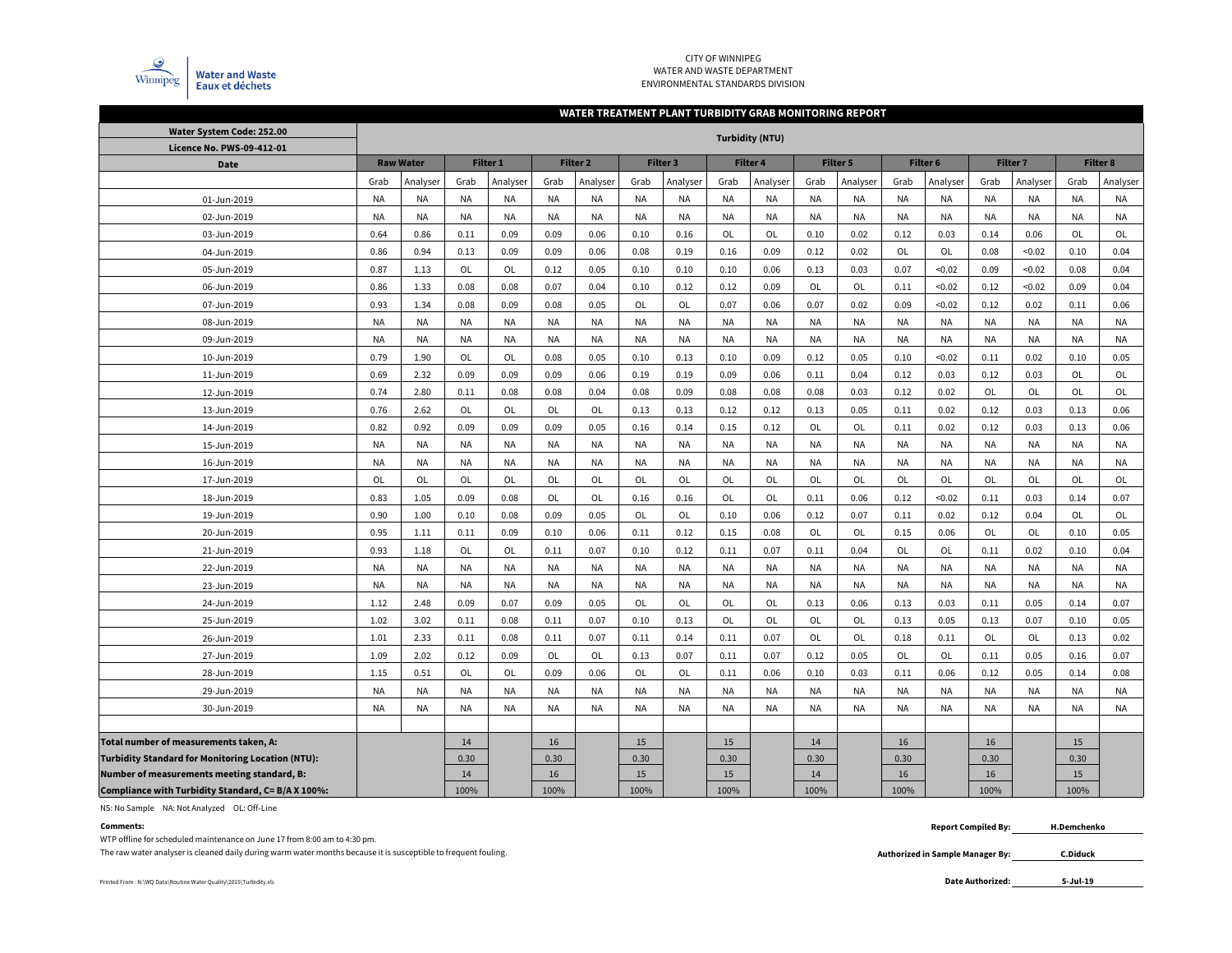

**City Of Winnipeg**

Water and Waste Department Water Services

WATER TREATMENT PLANT FREE CHLORINE ON-LINE MONITORING REPORT

Deacon Booster Pumping Station

| Water System Code: |
|--------------------|
| Licence Number:    |
| Report Created:    |

Water System Code: **252.00** Licence Number: **PWS-09-412-01**

01 July 2019 **Report Period: June 2019** 

|                                             |                                      | <b>BRANCH1</b><br>[mg/L]           |         | <b>BRANCH 2</b><br>[mg/L] |         |  |  |  |  |  |
|---------------------------------------------|--------------------------------------|------------------------------------|---------|---------------------------|---------|--|--|--|--|--|
|                                             | Date                                 | Average                            | Minimum | Average                   | Minimum |  |  |  |  |  |
|                                             | 01/06/2019                           | 1.27                               | 1.11    | 1.26                      | 1.08    |  |  |  |  |  |
|                                             | 02/06/2019                           | 1.25                               | 1.05    | 1.22                      | 1.02    |  |  |  |  |  |
|                                             | 03/06/2019                           | 1.28                               | 1.14    | 1.28                      | 1.13    |  |  |  |  |  |
|                                             | 04/06/2019                           | 1.26                               | 1.16    | 1.25                      | 1.14    |  |  |  |  |  |
|                                             | 05/06/2019                           | 1.25                               | 1.14    | 1.26                      | 1.20    |  |  |  |  |  |
|                                             | 06/06/2019                           | 1.26                               | 1.16    | 1.28                      | 1.17    |  |  |  |  |  |
|                                             | 07/06/2019                           | 1.32                               | 1.23    | 1.27                      | 1.21    |  |  |  |  |  |
|                                             | 08/06/2019                           | 1.33                               | 1.09    | 1.25                      | 1.18    |  |  |  |  |  |
|                                             | 09/06/2019                           | 1.34                               | 1.20    | 1.32                      | 1.17    |  |  |  |  |  |
|                                             | 10/06/2019                           | 1.38                               | 1.29    | 1.36                      | 1.26    |  |  |  |  |  |
|                                             | 11/06/2019                           | 1.38                               | 0.97    | 1.35                      | 1.01    |  |  |  |  |  |
|                                             | 12/06/2019                           | 1.40                               | 0.97    | 1.48                      | 1.06    |  |  |  |  |  |
|                                             | 13/06/2019                           | 1.31                               | 1.20    | 1.31                      | 1.20    |  |  |  |  |  |
|                                             | 14/06/2019                           | 1.35                               | 1.22    | 1.34                      | 1.26    |  |  |  |  |  |
|                                             | 15/06/2019                           | 1.32                               | 1.17    | 1.29                      | 1.18    |  |  |  |  |  |
|                                             | 16/06/2019                           | 1.27                               | 1.14    | 1.25                      | 1.17    |  |  |  |  |  |
|                                             | 17/06/2019                           | 1.22                               | 0.98    | 1.24                      | 1.05    |  |  |  |  |  |
|                                             | 18/06/2019                           | 1.25                               | 1.09    | 1.23                      | 1.17    |  |  |  |  |  |
|                                             | 19/06/2019                           | 1.33                               | 1.16    | 1.32                      | 1.08    |  |  |  |  |  |
|                                             | 20/06/2019                           | 1.40                               | 1.30    | 1.40                      | 1.29    |  |  |  |  |  |
|                                             | 21/06/2019                           | 1.40                               | 1.29    | 1.40                      | 1.30    |  |  |  |  |  |
|                                             | 22/06/2019                           | 1.34                               | 1.24    | 1.32                      | 1.24    |  |  |  |  |  |
|                                             | 23/06/2019                           | 1.37                               | 1.26    | 1.35                      | 1.22    |  |  |  |  |  |
|                                             | 24/06/2019                           | 1.41                               | 1.22    | 1.41                      | 1.09    |  |  |  |  |  |
|                                             | 25/06/2019                           | 1.38                               | 0.84    | 1.35                      | 0.83    |  |  |  |  |  |
|                                             | 26/06/2019                           | 1.39                               | 1.29    | 1.37                      | 1.26    |  |  |  |  |  |
|                                             | 27/06/2019                           | 1.34                               | 1.23    | 1.35                      | 1.24    |  |  |  |  |  |
|                                             | 28/06/2019                           | 1.38                               | 1.18    | 1.48                      | 1.30    |  |  |  |  |  |
|                                             | 29/06/2019                           | 1.40                               | 1.25    | 1.52                      | 1.39    |  |  |  |  |  |
|                                             | 30/06/2019                           | 1.35                               | 1.24    | 1.44                      | 1.35    |  |  |  |  |  |
|                                             |                                      |                                    |         |                           |         |  |  |  |  |  |
|                                             | Total Number of Measurements, A:     |                                    | 20880   |                           | 20879   |  |  |  |  |  |
|                                             | Minimum Free Chlorine Standard:      |                                    | 0.5     |                           | 0.5     |  |  |  |  |  |
| Number of Measurements Meeting Standard, B: | COMPLIANCE, $C = B/A \times 100\%$ : | 20880<br>20879<br>100.00<br>100.00 |         |                           |         |  |  |  |  |  |

File Path: N:\Water Treatment Branch\Administration\Reports\Regulatory Submissions\Chlorine\2019\06-June

Submitted By (Print): D.Merredew  $\frac{1}{2}$ 

<sup>i</sup> Original signed by D.Merredew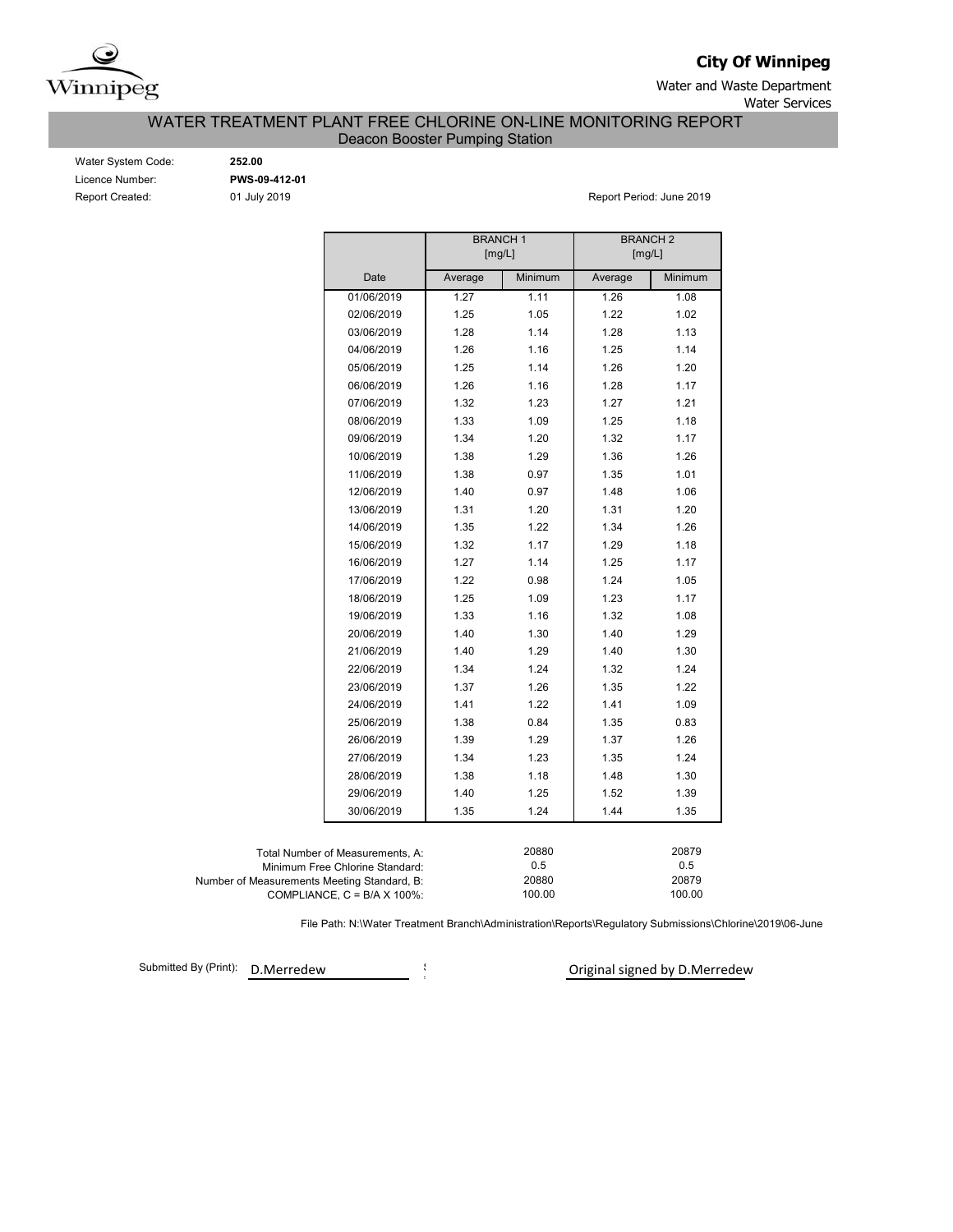| Winnipeg |  |
|----------|--|

**Water and Waste** Eaux et déchets

## CITY OF WINNIPEG WATER AND WASTE DEPARTMENT ENVIRONMENTAL STANDARDS DIVISION

# **WATER TREATMENT PLANT CHLORINE GRAB MONITORING REPORT**

| Water System Code: 252.00                                |           | <b>Deacon Booster Pumping Station Branch 1</b> |                                 | <b>Deacon Booster Pumping Station Branch 2</b> |                                 |           |  |  |  |  |  |
|----------------------------------------------------------|-----------|------------------------------------------------|---------------------------------|------------------------------------------------|---------------------------------|-----------|--|--|--|--|--|
| Licence No. PWS-09-412-01                                |           |                                                |                                 |                                                |                                 |           |  |  |  |  |  |
| Date                                                     |           | <b>Free Chlorine (mg/L)</b>                    | <b>Total Chlorine</b><br>(mg/L) | <b>Free Chlorine (mg/L)</b>                    | <b>Total Chlorine</b><br>(mg/L) |           |  |  |  |  |  |
|                                                          | Analyser  | Grab                                           | Grab                            | Analyser                                       | Grab                            | Grab      |  |  |  |  |  |
| 01-Jun-2019                                              | ΝA        | <b>NA</b>                                      | NA                              | NA                                             | NA                              | <b>NA</b> |  |  |  |  |  |
| 02-Jun-2019                                              | <b>NA</b> | <b>NA</b>                                      | <b>NA</b>                       | <b>NA</b>                                      | <b>NA</b>                       | <b>NA</b> |  |  |  |  |  |
| 03-Jun-2019                                              | 1.22      | 1.30                                           | 1.48                            | 1.19                                           | 1.26                            | 1.36      |  |  |  |  |  |
| 04-Jun-2019                                              | 1.22      | 1.26                                           | 1.42                            | 1.17                                           | 1.22                            | 1.35      |  |  |  |  |  |
| 05-Jun-2019                                              | 1.20      | 1.28                                           | 1.40                            | 1.25                                           | 1.32                            | 1.45      |  |  |  |  |  |
| 06-Jun-2019                                              | 1.31      | 1.35                                           | 1.47                            | 1.34                                           | 1.35                            | 1.47      |  |  |  |  |  |
| 07-Jun-2019                                              | 1.28      | 1.30                                           | 1.49                            | 1.23                                           | 1.27                            | 1.45      |  |  |  |  |  |
| 08-Jun-2019                                              | NA        | <b>NA</b>                                      | NA                              | NA                                             | NA                              | NA        |  |  |  |  |  |
| 09-Jun-2019                                              | NA        | NA                                             | ΝA                              | NA                                             | NA                              | ΝA        |  |  |  |  |  |
| 10-Jun-2019                                              | 1.39      | 1.34                                           | 1.48                            | 1.36                                           | 1.27                            | 1.45      |  |  |  |  |  |
| 11-Jun-2019                                              | 1.25      | 1.23                                           | 1.36                            | 1.23                                           | 1.20                            | 1.35      |  |  |  |  |  |
| 12-Jun-2019                                              | 1.54      | 1.67                                           | 1.88                            | 1.60                                           | 1.72                            | 1.92      |  |  |  |  |  |
| 13-Jun-2019                                              | 1.34      | 1.31                                           | 1.49                            | 1.34                                           | 1.35                            | 1.49      |  |  |  |  |  |
| 14-Jun-2019                                              | 1.31      | 1.28                                           | 1.45                            | 1.38                                           | 1.35                            | 1.47      |  |  |  |  |  |
| 15-Jun-2019                                              | NA        | <b>NA</b>                                      | NA                              | NA                                             | NA                              | <b>NA</b> |  |  |  |  |  |
| 16-Jun-2019                                              | NA        | <b>NA</b>                                      | NA                              | NA                                             | NA                              | NA        |  |  |  |  |  |
| 17-Jun-2019                                              | OL        | OL                                             | OL                              | OL                                             | OL                              | OL        |  |  |  |  |  |
| 18-Jun-2019                                              | 1.13      | 1.19                                           | 1.35                            | 1.18                                           | 1.20                            | 1.30      |  |  |  |  |  |
| 19-Jun-2019                                              | 1.27      | 1.30                                           | 1.52                            | 1.28                                           | 1.33                            | 1.43      |  |  |  |  |  |
| 20-Jun-2019                                              | 1.43      | 1.43                                           | 1.61                            | 1.43                                           | 1.42                            | 1.59      |  |  |  |  |  |
| 21-Jun-2019                                              | 1.45      | 1.45                                           | 1.91                            | 1.47                                           | 1.46                            | 1.60      |  |  |  |  |  |
| 22-Jun-2019                                              | NA        | NA                                             | ΝA                              | ΝA                                             | NA                              | NA        |  |  |  |  |  |
| 23-Jun-2019                                              | NA        | NA                                             | NA                              | NA                                             | NA                              | ΝA        |  |  |  |  |  |
| 24-Jun-2019                                              | 1.37      | 1.37                                           | 1.55                            | 1.43                                           | 1.43                            | 1.66      |  |  |  |  |  |
| 25-Jun-2019                                              | 1.43      | 1.46                                           | 1.67                            | 1.37                                           | 1.33                            | 1.52      |  |  |  |  |  |
| 26-Jun-2019                                              | 1.40      | 1.48                                           | 1.66                            | 1.40                                           | 1.40                            | 1.59      |  |  |  |  |  |
| 27-Jun-2019                                              | 1.39      | 1.40                                           | 1.60                            | 1.32                                           | 1.41                            | 1.58      |  |  |  |  |  |
| 28-Jun-2019                                              | 1.36      | 1.48                                           | 1.60                            | 1.39                                           | 1.47                            | 1.61      |  |  |  |  |  |
| 29-Jun-2019                                              | NA        | <b>NA</b>                                      | <b>NA</b>                       | NA                                             | NA                              | <b>NA</b> |  |  |  |  |  |
| 30-Jun-2019                                              | <b>NA</b> | NA                                             | <b>NA</b>                       | <b>NA</b>                                      | <b>NA</b>                       | <b>NA</b> |  |  |  |  |  |
|                                                          |           |                                                |                                 |                                                |                                 |           |  |  |  |  |  |
| Total number of measurements taken, A:                   |           | 19                                             |                                 |                                                | 19                              |           |  |  |  |  |  |
| <b>Chlorine Standard for Monitoring Location (mg/L):</b> |           | 0.50                                           |                                 |                                                | 0.50                            |           |  |  |  |  |  |
| Number of measurements meeting standard, B:              |           | 19                                             |                                 |                                                | 19                              |           |  |  |  |  |  |
| Compliance with Chlorine Standard, C= B/A X 100%:        |           | 100%                                           |                                 |                                                | 100%                            |           |  |  |  |  |  |

NS: No Sample NA: Not Analyzed OL: Off-Line

**Authorized By:** pm. **C.Diduck** WTP offline for scheduled maintenance on June 17 from 8:00 am to 4:30

| Comments: | .Compiled Bv:<br>Renort | .Demchenkr |
|-----------|-------------------------|------------|
|           |                         |            |

Printed From : N:\WQ Data\Routine Water Quality\2018\Chlorine.xls **Date Authorized: Date Authorized:** 

**5-Jul-19**